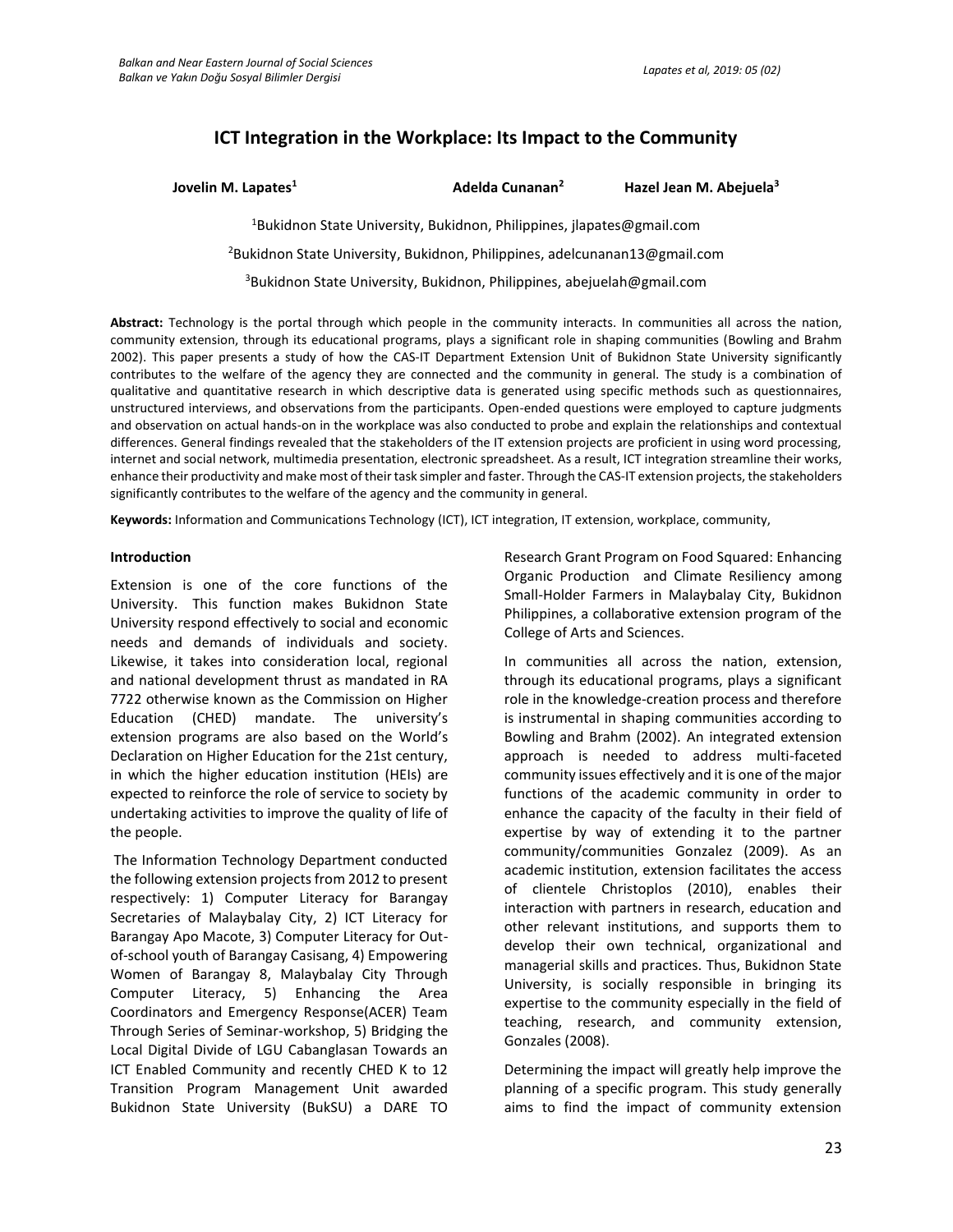activities conducted by the CAS-IT Department on various clienteles. It will find out if how the IT Department Extension Unit conduct the following process in terms of a) Conceptualization; b) Design and development; c) Impact; and d) Evaluation. It will also ascertain the feedback of the clienteles after having been trained in the use of technology.

## **Objectives of the Study**

This study generally aims to find the impact of community extension activities conducted by the CAS-IT Department on various clienteles. Specifically, it aims to:

- 1. Examine the relevance of the training in the following aspects:
	- a. Current work;

**Conceptual Framework** 

- b. Future/desired work;
- c. Community needs
- 2. Analyze the contribution of extension services to strengthen the IT extension projects



Figure 1. Conceptual Framework of the IT Department Extension Program

The figure shows the conceptual framework of the IT Department Extension Program that is anchored from the principles of instructional design by (Gagñe and Briggs, 1974). Input, process and output are set of entities that has a relationships with each other. The attributes namely a) needs assessment results, b) Community participation, c) BSIT Curriculum, d) ICT modules, e) IT Faculty and f) IT Students serve as an input in the implementation of the IT extension program. The IT department through the pool of experts and resources of the university conduct training and workshop to different clienteles as ICT

intervention. At the end of the training-workshop, the participants are assessed and evaluated if the IT extension programs has an impact on their lives.

# **Methodology**

The study is a combination of qualitative and quantitative research. A questionnaire developed by Commission on Information and Communications Technology (CICT) on their iSchools project was modified in order to fit with the trainings conducted by the IT department. The result was analyzed,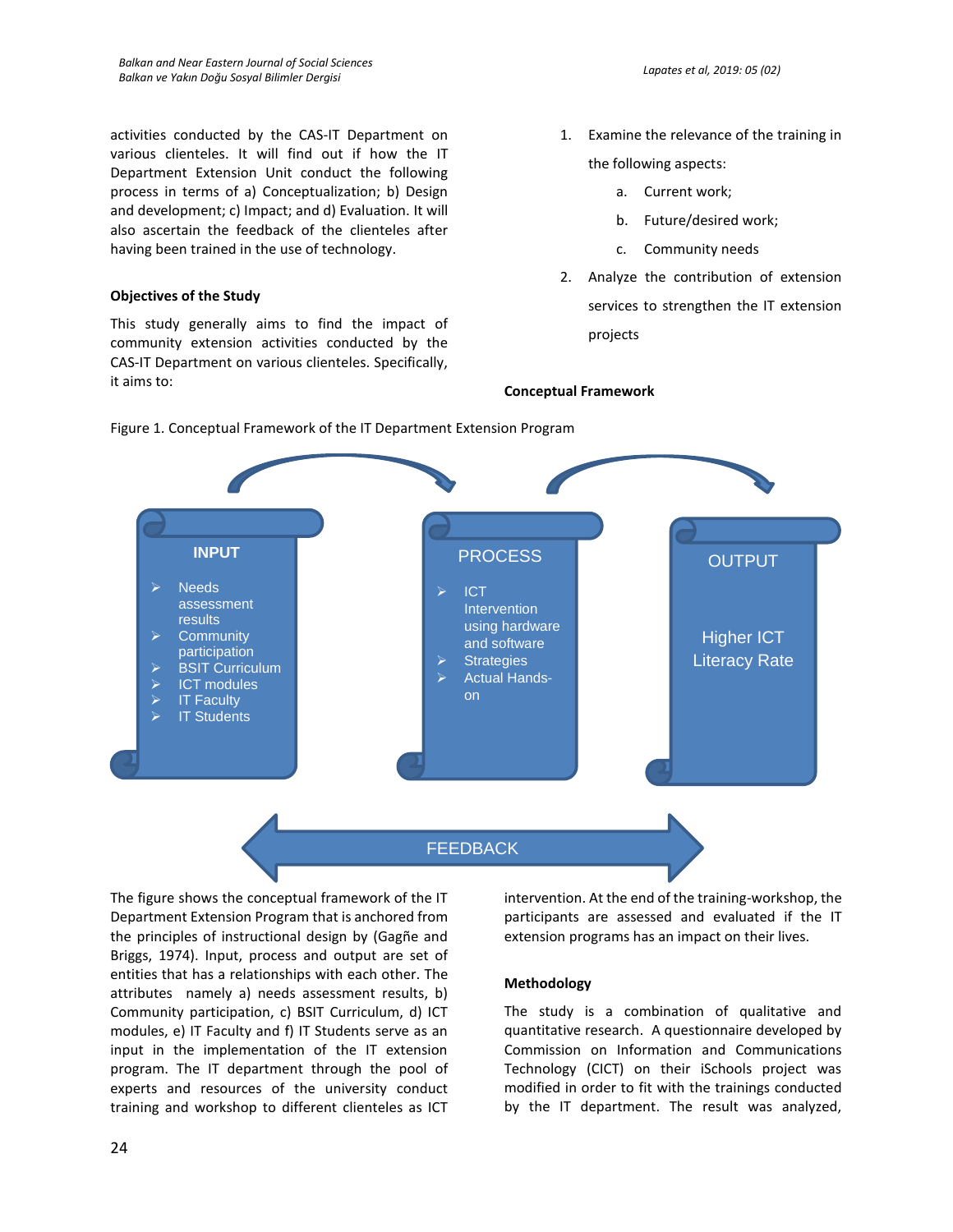modified based on the experts feedback and utilized the questionnaire for evaluation. Open-ended questions were also employed to capture judgments and perceptions and allow complex analyses of often non-quantifiable cause-and-effect processes. An

Figure 2. Process Flow of the IT extension project

observation on actual hands-on in the workplace was also conducted to probe and explain the relationships and contextual differences.

Process Flow of the IT extension projects



IT Department Extension Projects

Table 1. IT Department Extension Projects

| <b>IT Extension Projects</b> |                         |         | <b>Priority Needs</b> | <b>Designed Activities to</b> |                          |   | <b>Expected output/Performance in</b> |
|------------------------------|-------------------------|---------|-----------------------|-------------------------------|--------------------------|---|---------------------------------------|
|                              |                         |         |                       | respond to their needs        |                          |   | their workplace                       |
| a.                           | <b>Empowering Women</b> |         | Skills on the         |                               | Conceptualization        |   | Enhanced ICT Skills in the following  |
|                              | of Barangay 8           |         | following ICT         | ⋗                             | <b>Conduct Needs</b>     |   | Modules:                              |
|                              | Malaybalay City         | topics: |                       |                               | Assessment               | ⋗ | Hardware and software                 |
|                              | Through Computer        | ⋗       | Hardware              | ➤                             | <b>Resource Planning</b> |   | operations                            |
|                              | Literacy                |         | and software          | ➤                             | Identification of        | ⋗ | MS Word application                   |
|                              |                         |         | operations            |                               | <b>Beneficiaries</b>     | ➤ | MS Excel application                  |
|                              | 2013-2015               | ⋗       | MS Word               | ↘                             | Conduct                  | ⋗ | <b>MS Powerpoint</b>                  |
|                              |                         |         | application           |                               | consultative             |   | Application                           |
|                              |                         | ⋗       | MS Excel              |                               | Meeting                  | ➤ | Internet and social Networking        |
|                              |                         |         | application           | ➤                             | Presentation of          |   |                                       |
|                              |                         | ⋗       | <b>MS</b>             |                               | Proposal                 |   |                                       |
|                              |                         |         | Powerpoint            |                               | Design and Development   |   |                                       |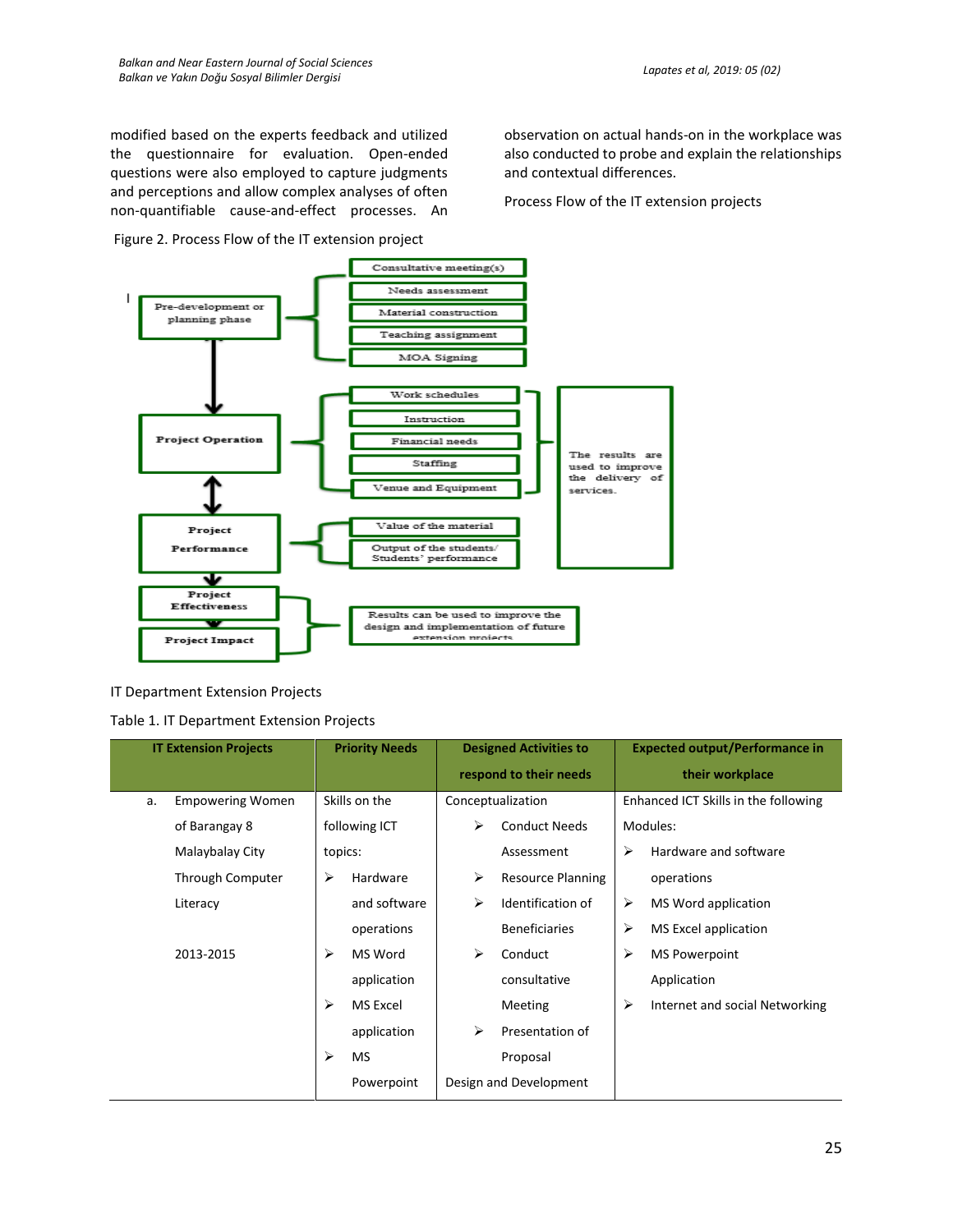|    |                           |                       | Application      | ⋗              | Presentation of          |                       |                                      |
|----|---------------------------|-----------------------|------------------|----------------|--------------------------|-----------------------|--------------------------------------|
|    |                           | ➤                     | Internet and     |                | full blown               |                       |                                      |
|    |                           |                       | social           |                | proposal                 |                       |                                      |
|    |                           |                       | Networking       | ➤              | Approval of the          |                       |                                      |
|    |                           | $\blacktriangleright$ | Other basic      |                | President                |                       |                                      |
|    |                           |                       | concepts on      | ➤              | Signing of MOA           |                       |                                      |
|    |                           |                       | computer         | Implementation |                          |                       |                                      |
|    |                           |                       |                  | ➤              | Actual                   |                       |                                      |
|    |                           |                       |                  |                | Implementation           |                       |                                      |
|    |                           |                       |                  |                | based on scope of        |                       |                                      |
|    |                           |                       |                  |                | the project              |                       |                                      |
|    |                           |                       |                  | ⋗              | Project Operation        |                       |                                      |
|    |                           |                       |                  | Evaluation     |                          |                       |                                      |
|    |                           |                       |                  | ➤              | Conducts                 |                       |                                      |
|    |                           |                       |                  |                | Monitoring               |                       |                                      |
|    |                           |                       |                  | ➤              | <b>Site Visits</b>       |                       |                                      |
|    |                           |                       |                  | ⋗              | Evaluates the            |                       |                                      |
|    |                           |                       |                  |                | Extension                |                       |                                      |
|    |                           |                       |                  |                | Program                  |                       |                                      |
|    |                           |                       |                  | ⋗              | Solicits Feedback        |                       |                                      |
|    |                           |                       |                  |                | for Improvement          |                       |                                      |
|    |                           |                       |                  |                |                          |                       |                                      |
|    |                           |                       |                  |                | Conduct Research Study   |                       |                                      |
| b. | Enhancing the Area        |                       | Advanced         |                | Conceptualization        |                       | Enhanced ICT Skills in the following |
|    | Coordinators and          |                       | Computer Skills  | ⋗              | <b>Conduct Needs</b>     |                       | Modules:                             |
|    | <b>Emergency Response</b> |                       | on the following |                | Assessment               | ➤                     | Hardware and software                |
|    | Team's Computer           | topics:               |                  | ➤              | <b>Resource Planning</b> |                       | operations                           |
|    | Skills Through Series of  | ➤                     | Hardware         | ≻              | Identification of        | $\blacktriangleright$ | MS Word application                  |
|    | Seminar-workshops         |                       | and software     |                | <b>Beneficiaries</b>     | $\blacktriangleright$ | MS Excel application                 |
|    |                           |                       | operations       | ➤              | Conduct                  | ➤                     | <b>MS Powerpoint</b>                 |
|    | 2013-2015                 | $\blacktriangleright$ | MS Word          |                | consultative             |                       | Application                          |
|    |                           |                       | application      |                | Meeting                  | ➤                     | Internet and social Networking       |
|    |                           | $\blacktriangleright$ | MS Excel         | ➤              | Presentation of          |                       | <b>Photo Editing</b><br>➤            |
|    |                           |                       | application      |                | Proposal                 |                       |                                      |
|    |                           | ➤                     | <b>MS</b>        |                | Design and Development   |                       |                                      |
|    |                           |                       | Powerpoint       | ➤              | Presentation of          |                       |                                      |
|    |                           |                       | Application      |                | full blown               |                       |                                      |
|    |                           |                       |                  |                | proposal                 |                       |                                      |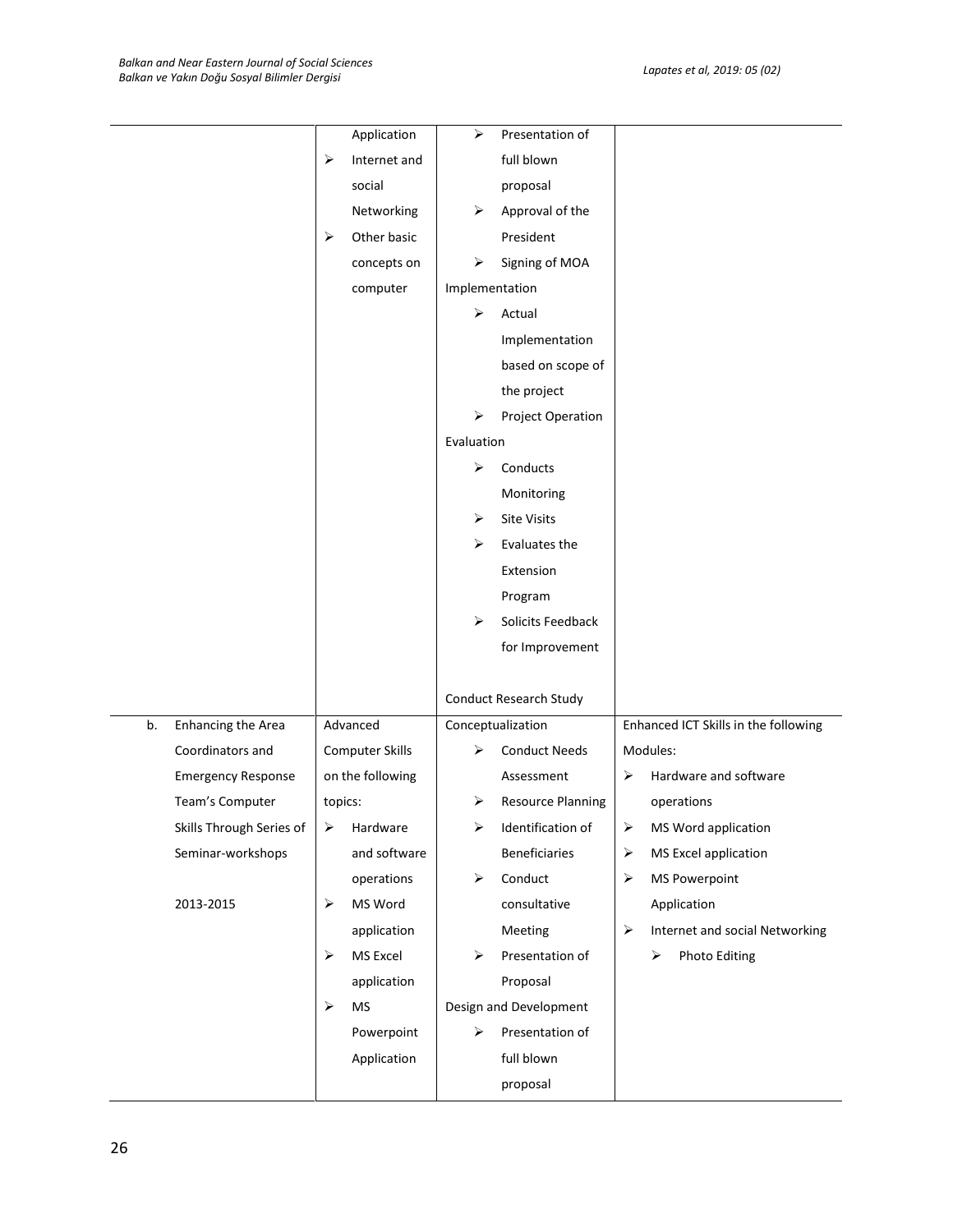|    |                           | $\blacktriangleright$ | Internet and         | ➤              | Approval of the          |                       |                                      |
|----|---------------------------|-----------------------|----------------------|----------------|--------------------------|-----------------------|--------------------------------------|
|    |                           |                       | social               |                | President                |                       |                                      |
|    |                           |                       | Networking           | ➤              | Signing of MOA           |                       |                                      |
|    |                           | ➤                     | <b>Photo Editing</b> | Implementation |                          |                       |                                      |
|    |                           |                       |                      | ➤              | Actual                   |                       |                                      |
|    |                           |                       |                      |                | Implementation           |                       |                                      |
|    |                           |                       |                      |                | based on scope of        |                       |                                      |
|    |                           |                       |                      |                | the project              |                       |                                      |
|    |                           |                       |                      | ➤              | Project Operation        |                       |                                      |
|    |                           |                       |                      | Evaluation     |                          |                       |                                      |
|    |                           |                       |                      | ➤              | Conducts                 |                       |                                      |
|    |                           |                       |                      |                | Monitoring               |                       |                                      |
|    |                           |                       |                      | ➤              | <b>Site Visits</b>       |                       |                                      |
|    |                           |                       |                      | ➤              | Evaluates the            |                       |                                      |
|    |                           |                       |                      |                | Extension                |                       |                                      |
|    |                           |                       |                      |                | Program                  |                       |                                      |
|    |                           |                       |                      | ➤              | Solicits Feedback        |                       |                                      |
|    |                           |                       |                      |                | for Improvement          |                       |                                      |
|    |                           |                       |                      |                |                          |                       |                                      |
|    |                           |                       |                      |                | Conduct Research Study   |                       |                                      |
| c. | <b>Bridging the Local</b> |                       | Skills on the        |                | Conceptualization        |                       | Enhanced ICT Skills in the following |
|    | Digital Divide of LGU     |                       | following ICT        | ⋗              | <b>Conduct Needs</b>     |                       | Modules:                             |
|    | Cabanglasan towards       | topics:               |                      |                | Assessment               | ➤                     | Hardware and software                |
|    | an ICT-Enabled            | ➤                     | Hardware             | ➤              | <b>Resource Planning</b> |                       | operations                           |
|    | Community                 |                       | and software         | ➤              | Identification of        | ➤                     | MS Word application                  |
|    |                           |                       | operations           |                | <b>Beneficiaries</b>     | ➤                     | MS Excel application                 |
|    | 2015-2017                 | ➤                     | MS Word              | ➤              | Conduct                  | ➤                     | <b>MS Powerpoint</b>                 |
|    |                           |                       | application          |                | consultative             |                       | Application                          |
|    |                           |                       |                      |                | Meeting                  | $\blacktriangleright$ | Internet and social Networking       |
|    |                           | ➤                     | MS Excel             |                |                          |                       |                                      |
|    |                           |                       | application          | ➤              | Presentation of          |                       |                                      |
|    |                           | $\blacktriangleright$ | <b>MS</b>            |                | Proposal                 |                       |                                      |
|    |                           |                       | Powerpoint           |                | Design and Development   |                       |                                      |
|    |                           |                       | Application          | ➤              | Presentation of          |                       |                                      |
|    |                           | $\blacktriangleright$ | Internet and         |                | full blown               |                       |                                      |
|    |                           |                       | social               |                | proposal                 |                       |                                      |
|    |                           |                       | Networking           | ➤              | Approval of the          |                       |                                      |
|    |                           |                       |                      |                | President                |                       |                                      |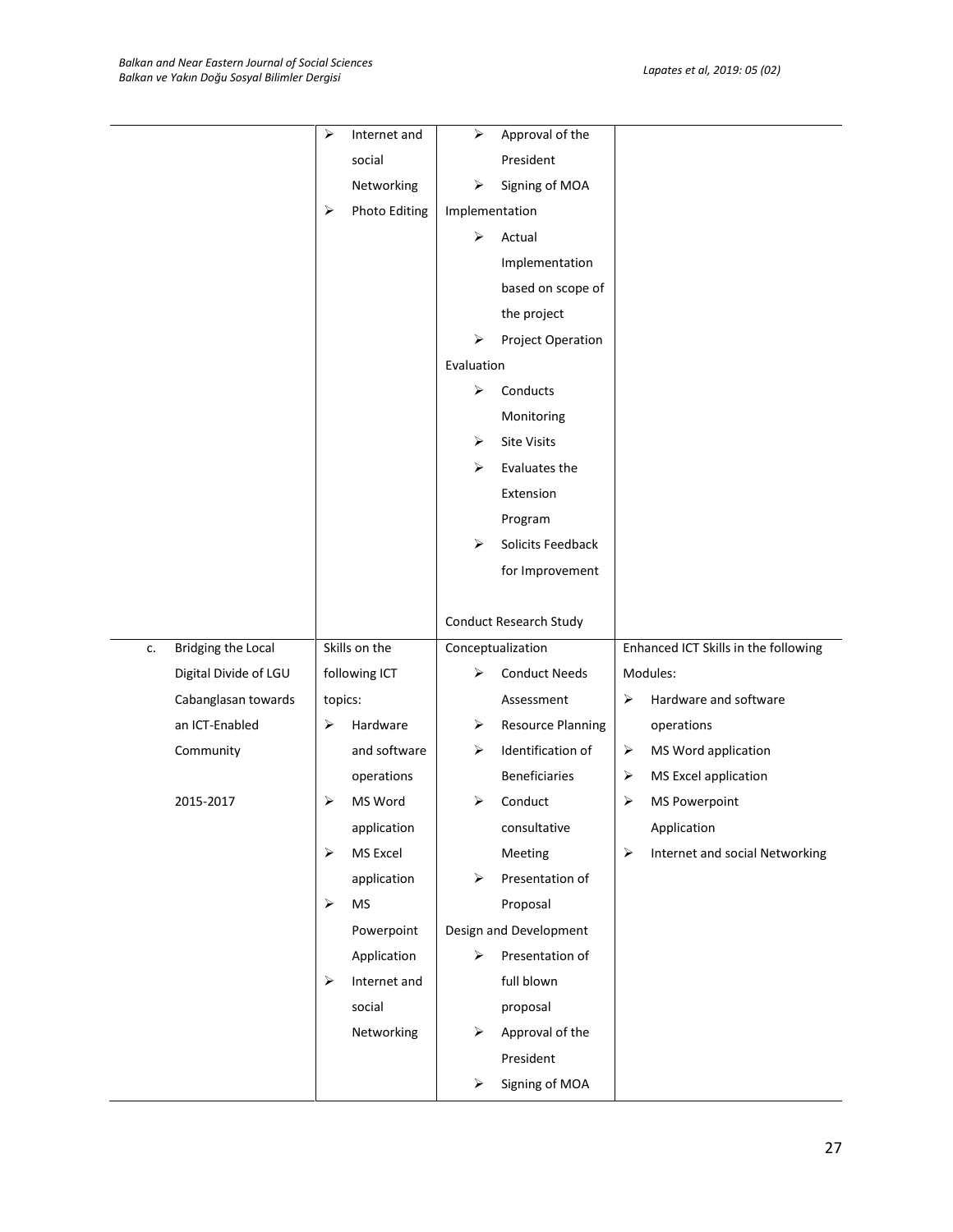|    |                           | Other basic | Implementation |                          |                               |
|----|---------------------------|-------------|----------------|--------------------------|-------------------------------|
|    |                           | concepts on | ➤              | Actual                   |                               |
|    |                           | computer    |                | Implementation           |                               |
|    |                           |             |                | based on scope of        |                               |
|    |                           |             |                | the project              |                               |
|    |                           |             | ➤              | Project Operation        |                               |
|    |                           |             | Evaluation     |                          |                               |
|    |                           |             | ➤              | Conducts                 |                               |
|    |                           |             |                | Monitoring               |                               |
|    |                           |             | ➤              | Site Visits              |                               |
|    |                           |             | ➤              | Evaluates the            |                               |
|    |                           |             |                | Extension                |                               |
|    |                           |             |                | Program                  |                               |
|    |                           |             | ➤              | Solicits Feedback        |                               |
|    |                           |             |                | for Improvement          |                               |
|    |                           |             |                |                          |                               |
|    |                           |             |                | Conduct Research Study   |                               |
| d. | <b>Enhancing Organic</b>  | Square Foot |                | Conceptualization        | Organic Foods in the backyard |
|    | Production and            | Gardening   | ⋗              | <b>Conduct Needs</b>     |                               |
|    | <b>Climate Resiliency</b> |             |                | Assessment               |                               |
|    | among Small-Holder        |             | ➤              | <b>Resource Planning</b> |                               |
|    | Farmers in Malaybalay     |             | ➤              | Identification of        |                               |
|    | City, Bukidnon            |             |                | Beneficiaries            |                               |
|    | Philippines               |             | ➤              | Conduct                  |                               |
|    |                           |             |                | consultative             |                               |
|    | 2016-2018                 |             |                | Meeting                  |                               |
|    |                           |             | ⋗              | Presentation of          |                               |
|    |                           |             |                | Proposal                 |                               |
|    |                           |             |                | Design and Development   |                               |
|    |                           |             | ➤              | Presentation of          |                               |
|    |                           |             |                | full blown               |                               |
|    |                           |             |                | proposal                 |                               |
|    |                           |             | ➤              | Approval of the          |                               |
|    |                           |             |                | President                |                               |
|    |                           |             | ➤              | Signing of MOA           |                               |
|    |                           |             | Implementation |                          |                               |
|    |                           |             | ➤              | Actual                   |                               |
|    |                           |             |                | Implementation           |                               |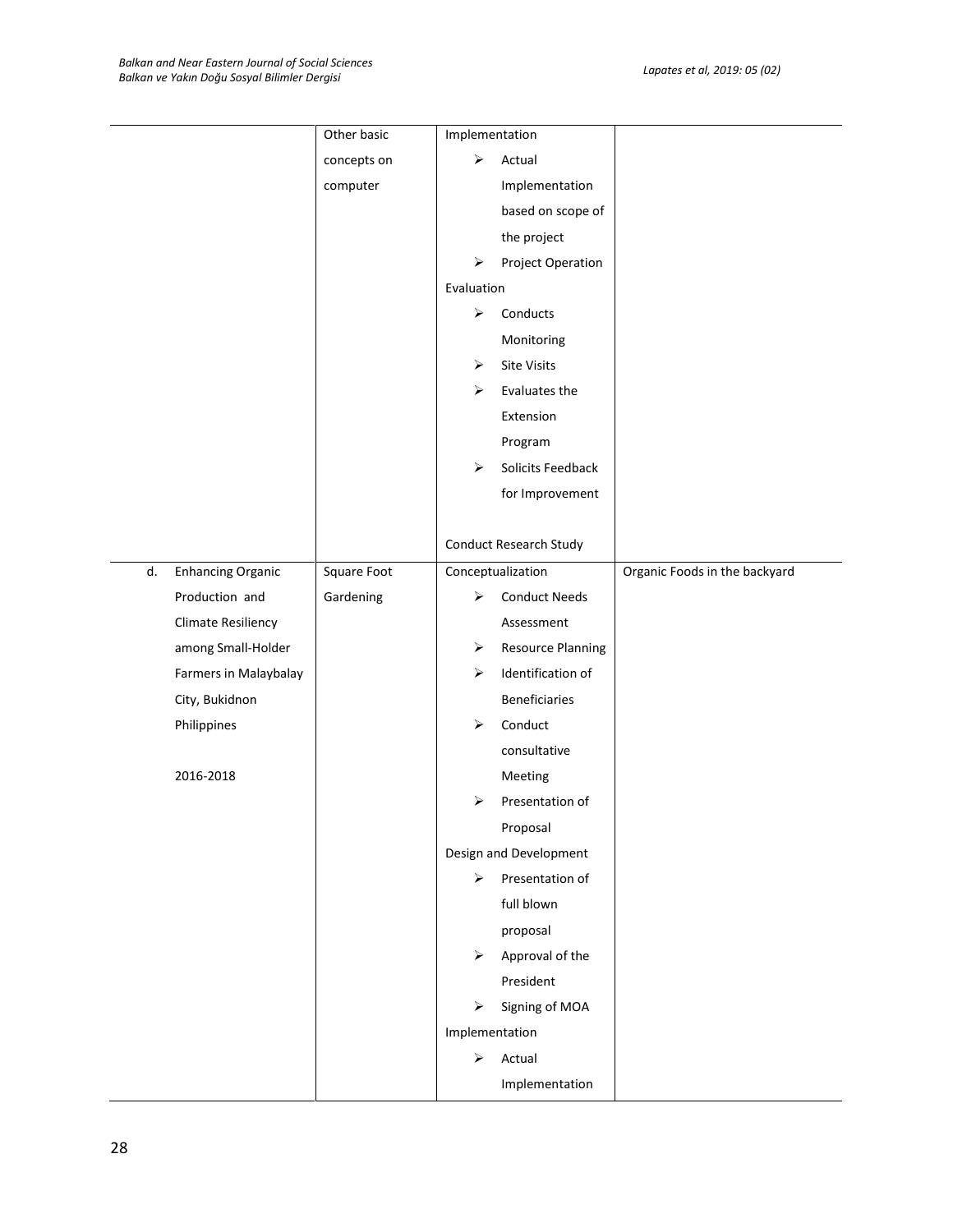| based on scope of                          |  |
|--------------------------------------------|--|
| the project                                |  |
| $\blacktriangleright$<br>Project Operation |  |
| Evaluation                                 |  |
| $\blacktriangleright$<br>Conducts          |  |
| Monitoring                                 |  |
| ➤<br><b>Site Visits</b>                    |  |
| ➤<br>Evaluates the                         |  |
| Extension                                  |  |
| Program                                    |  |
| Solicits Feedback<br>$\blacktriangleright$ |  |
| for Improvement                            |  |
| <b>Conduct Research Study</b>              |  |

## **Results and Discussions**

The participants were evaluated based on their digital competence level in six different ICT modules namely Computer Basics, Word processing, Electronic Spreadsheets, Presentation software, and Internet and Social Network using the following rating scale.

5 I am fully competent with this function/operation and could confidently explain it to others.

4 I am a regular and confident user of this function/operation.

3 I have used/done this function/operation occasionally but need further practice to be confident.

2 I am aware of this function/operation but have not experienced in using it.

1 I am not aware of / not have tried this function/operation/tool.

|                |                                                                                                           | <b>WOMENS</b>          | <b>ACER</b>            | <b>LGU CABANGLASAN</b> |
|----------------|-----------------------------------------------------------------------------------------------------------|------------------------|------------------------|------------------------|
| Item#          | <b>Computer Basics</b>                                                                                    | <b>General Average</b> | <b>General Average</b> | <b>General Average</b> |
| Α1             | <b>Explain the terms</b><br>Information Technology &<br>Communications Technology                         | 1.7 <sub>z</sub>       | 1.666666667            | 2.328358209            |
| А2             | Identify the different hardware<br>and software components of<br>a computer and how they<br>work together | 1.85                   | 1.80952381             | 2.194029851            |
| A <sub>3</sub> | Differentiate the different<br>types of software                                                          | 1.6                    | 1.571428571            | 2.164179104            |
| Α4             | Discuss Networking /<br>Communications<br>Technology                                                      | 1.7                    | 1.666666667            | 2.179104478            |
| А5             | Operate a computer                                                                                        | 1.7                    | 1.666666667            | 2.671641791            |
| А6             | Arrange and customize the<br>desktop                                                                      | 1.3                    | 1.181818182            | 2.462686567            |
| <b>A7</b>      | Manage applications                                                                                       | 1.65                   | 1.75                   | 2.462686567            |
| Α8             | Manage files                                                                                              | 1.65                   | 1.619047619            | 2.537313433            |
| A9             | Manage a printer                                                                                          | 1.75                   | 1.714285714            | 2.611940299            |
| A10            | Troubleshoot the computer                                                                                 | 1.45                   | 1.333333333            | 2.059701493            |

| Table 2. Summary of Responses of the participants in Computer Basics |  |  |  |
|----------------------------------------------------------------------|--|--|--|
|----------------------------------------------------------------------|--|--|--|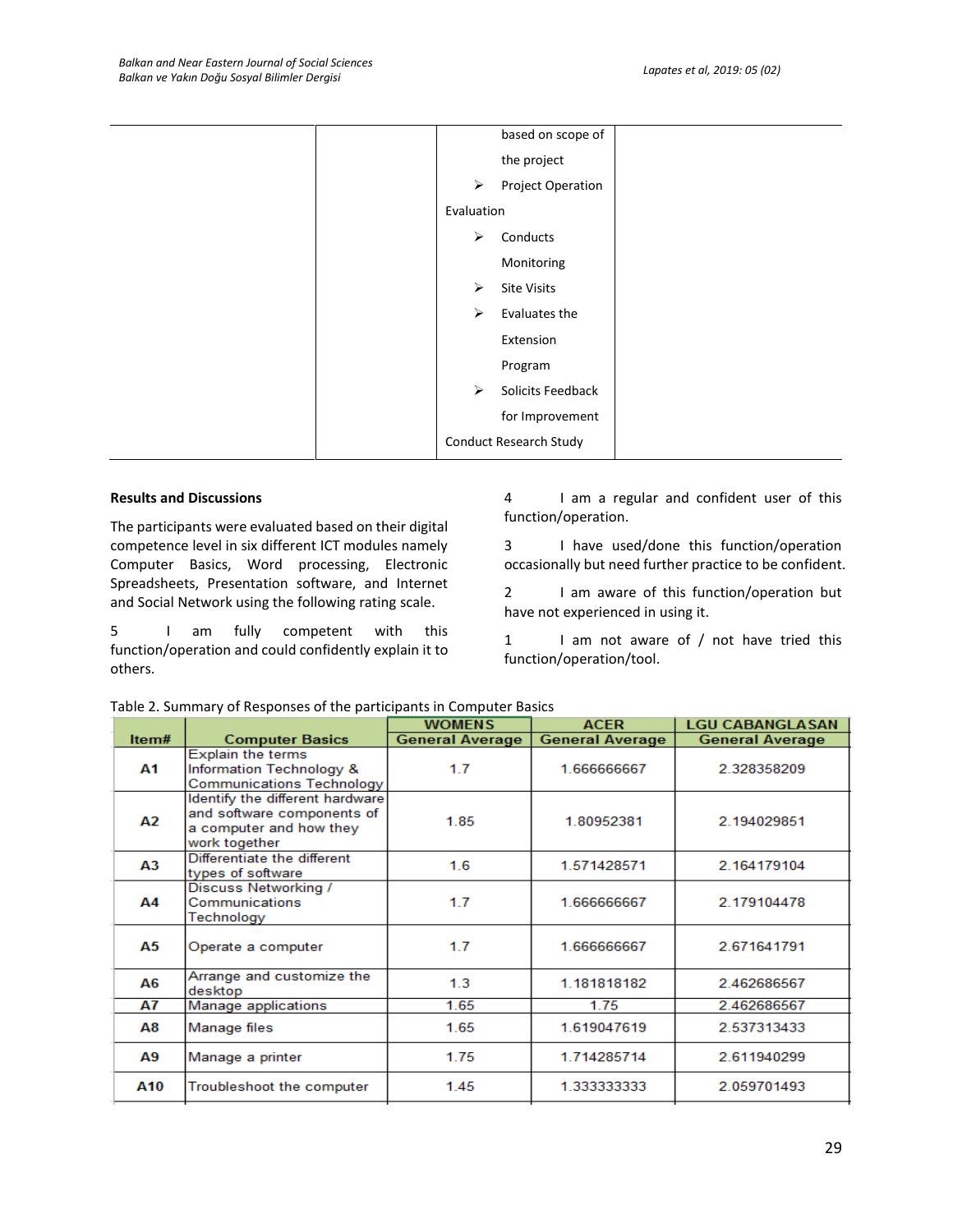Table 2 shows the summary of responses of the participants in computer basics in relation to their ICT literacy level. Majority of the participants specifically the women's from Barangay 8 and ACER employees rated 1 which means that they are not aware of / not have tried the functions/operations/tools. The

participants from the LGU Cabanglasan mostly rated 2 which means that they are aware of the functions/operations but have not experienced in using it although this participants are office staff, some are teachers and others are barangay workers.

|  |  |  | Table 3. Summary of Responses of the participants in Word Processing Software |
|--|--|--|-------------------------------------------------------------------------------|
|--|--|--|-------------------------------------------------------------------------------|

|            |                                                  | <b>WOMENS</b>          | <b>ACER</b>            | <b>LGU CABANGLASAN</b> |
|------------|--------------------------------------------------|------------------------|------------------------|------------------------|
| Item#      | <b>Wordprocessing Software</b>                   | <b>General Average</b> | <b>General Average</b> | <b>General Average</b> |
| <b>B1</b>  | Manage documents                                 | 1.9                    | 1.857142857            | 2.865671642            |
| <b>B2</b>  | <b>Format text</b>                               | 1.7                    | 1.714285714            | 2.850746269            |
| <b>B3</b>  | Format paragraph                                 | 1.85                   | 1.857142857            | 2.701492537            |
| <b>B4</b>  | Format document                                  | 1.8                    | 1.714285714            | 2.671641791            |
| <b>B5</b>  | Move and copy text<br>Insert text<br>Delete text | 1.85                   | 1.904761905            | 2.776119403            |
| <b>B6</b>  | Insert tables                                    | 1.7                    | 1.666666667            | 2.492537313            |
| <b>B7</b>  | Insert pictures and images                       | 1.7                    | 1.619047619            | 2.492537313            |
| <b>B8</b>  | <b>Create letters using Mail</b><br>Merge        | 1.6                    | 1.523809524            | 2.253731343            |
| <b>B9</b>  | Preview a document                               | 1.8                    | 1.761904762            | 2.537313433            |
| <b>B10</b> | Print a document                                 | 1.9                    | 1.952380952            | 2.611940299            |

Table 3 shows the summary of responses of the participants in using word processing software in relation to their ICT literacy level. Majority of the participants specifically the women's from Barangay 8 and ACER employees rated 1 which means that they are not aware of / not have tried the functions/operations/tools. The participants from the LGU Cabanglasan mostly rated 2 which means that they are aware of the functions/operations but have not experienced in using it although this participants are office staff, some are teachers and others are barangay workers.

| Table 4. Summary of Responses of the participants in electronic Spreadsheets |  |  |
|------------------------------------------------------------------------------|--|--|
|------------------------------------------------------------------------------|--|--|

|                |                                                                                                          | <b>WOMENS</b>          | <b>ACER</b>            | <b>LGU CABANGLASAN</b> |
|----------------|----------------------------------------------------------------------------------------------------------|------------------------|------------------------|------------------------|
| Item#          | <b>Electronic Spreadsheets</b>                                                                           | <b>General Average</b> | <b>General Average</b> | <b>General Average</b> |
| C1             | Manage workbooks                                                                                         | 1.45                   | 1.428571429            | 2.104477612            |
| C <sub>2</sub> | Select cells<br>Enter data in a cell<br>Insert and delete cells<br>Insery and delete rows and<br>columns | 1.6                    | 1.571428571            | 2.253731343            |
| C <sub>3</sub> | Handle worksheets                                                                                        | 1.55                   | 1.523809524            | 2.166666667            |
| C4             | Format data                                                                                              | 1.4                    | 1.428571429            | 2.208955224            |
| C5             | <b>Format cells</b>                                                                                      | 1.55                   | 1.476190476            | 2.164179104            |
| C6             | Format worksheet                                                                                         | 1.45                   | 1.476190476            | 2.212121212            |
| C7             | Create formulas and functions                                                                            | 1.35                   | 1.333333333            | 2.014925373            |
| C8             | Create charts/graphs<br>Format charts/graphs                                                             | 1.45                   | 1.380952381            | 2.104477612            |
| C9             | Format charts/graphs<br>Print a worksheet                                                                | 1.5                    | 1.476190476            | 2.257575758            |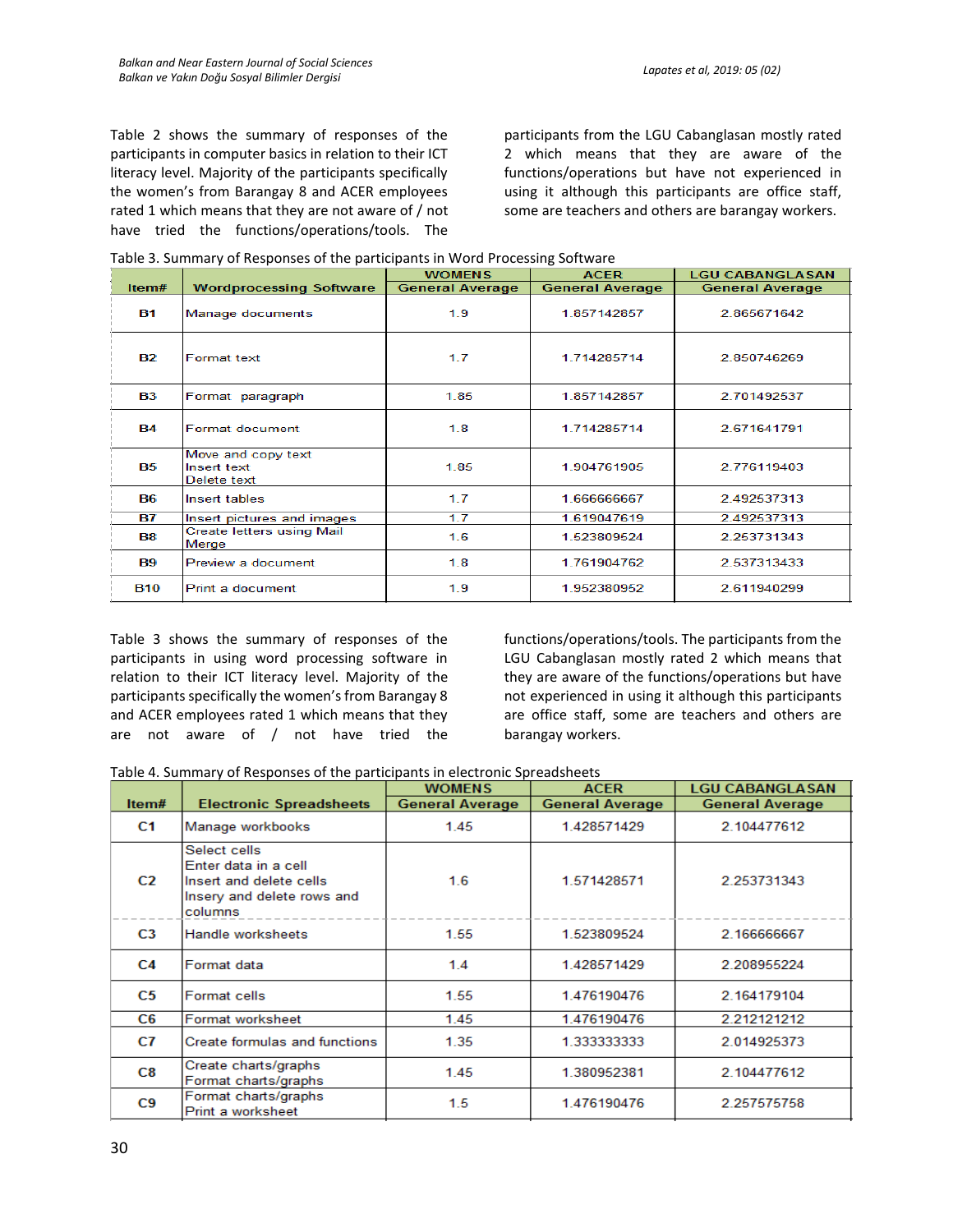Table 4 shows the summary of responses of the participants in using electronic spreadsheets in relation to their ICT literacy level. Majority of the participants specifically the women's from Barangay 8 and ACER employees rated 1 which means that they are not aware of / not have tried the functions/operations/tools. The participants from the LGU Cabanglasan mostly rated 2 which means that they are aware of the functions/operations but have not experienced in using it although this participants are office staff, some are teachers and others are barangay workers.

|  |  |  |  |  | Table 5. Summary of Responses of the participants in Presentation Software |
|--|--|--|--|--|----------------------------------------------------------------------------|
|--|--|--|--|--|----------------------------------------------------------------------------|

|                 |                                                        | <b>WOMENS</b>          | <b>ACER</b>            | <b>LGU CABANGLASAN</b> |
|-----------------|--------------------------------------------------------|------------------------|------------------------|------------------------|
| Item#           | <b>Presentation Software</b>                           | <b>General Average</b> | <b>General Average</b> | <b>General Average</b> |
| D1              | Discuss basic presentation<br>skills                   | 1.3                    | 1.333333333            | 2.059701493            |
| D <sub>2</sub>  | Apply appropriate visuals and<br>design considerations | 1.45                   | 1.380952381            | 2.074626866            |
| D <sub>3</sub>  | Manage presentations using a<br>presentation tool      | 1.35                   | 1.333333333            | 2.134328358            |
| D <sub>4</sub>  | Create slides<br>Use different slide views             | 1.35                   | 1.333333333            | 2.164179104            |
| D5              | Apply slide layouts and<br>templates                   | 1.35                   | 1.071428571            | 1.597014925            |
| D6              | <b>Format text</b>                                     | 1.3                    | 1.45                   | 2.257575758            |
| D7              | Insert pictures and images                             | 1.263157895            | 1.4                    | 2.212121212            |
| D8              | Insert drawn objects                                   | 1.35                   | 1.35                   | 2.212121212            |
| D <sub>9</sub>  | Create charts/graphs                                   | 1.3                    | 1.35                   | 2.136363636            |
| D <sub>10</sub> | Create a slide show<br>Apply slide show effects        | 1.25                   | 1.3                    | 2.138461538            |

Table 5 shows the summary of responses of the participants in using presentation software in relation to their ICT literacy level. Majority of the participants specifically the women's from Barangay 8 and ACER employees rated 1 which means that they are not aware of / not have tried the functions/operations/tools. The participants from the LGU Cabanglasan mostly rated 2 which means that they are aware of the functions/operations but have not experienced in using it although this participants are office staff, some are teachers and others are barangay workers.

|  |  |  | Table 6. Summary of Responses of the participants in Internet and Social Network |  |  |  |
|--|--|--|----------------------------------------------------------------------------------|--|--|--|
|--|--|--|----------------------------------------------------------------------------------|--|--|--|

|                                               | <b>WOMENS</b>          | <b>ACER</b>                        | <b>LGU CABANGLASAN</b> |
|-----------------------------------------------|------------------------|------------------------------------|------------------------|
|                                               | <b>General Average</b> | <b>General Average</b>             | <b>General Average</b> |
| <b>Discuss Internet and World</b><br>Wide Web | 1.4                    | 1.45                               | 2.181818182            |
| Access the Web                                | 1.4                    | 1.45                               | 2.318181818            |
| Use Bookmarks                                 | 1.35                   | 1.4                                | 2.196969697            |
| Search the Web                                | 1.35                   | 1.4                                | 2.265625               |
| Download web pages                            | 1.5                    | 1.55                               | 2.242424242            |
| Send and receive email                        | 1.45                   | 1.5                                | 2.439393939            |
| Create an Address Book                        | 1.45                   | 1.5                                | 2.151515152            |
| Organize messages                             | 1.45                   | 1.5                                | 2.272727273            |
| <b>Print messages</b>                         | 1.55                   | 1.6                                | 2.363636364            |
|                                               |                        | <b>Internet and Social Network</b> |                        |

Table 6 shows the summary of responses of the participants in internet and social network in relation to their ICT literacy level. Majority of the participants specifically the women's from Barangay 8 and ACER employees rated 1 which means that they are not aware of / not have tried the functions/operations/tools. The participants from the LGU Cabanglasan mostly rated 2 which means that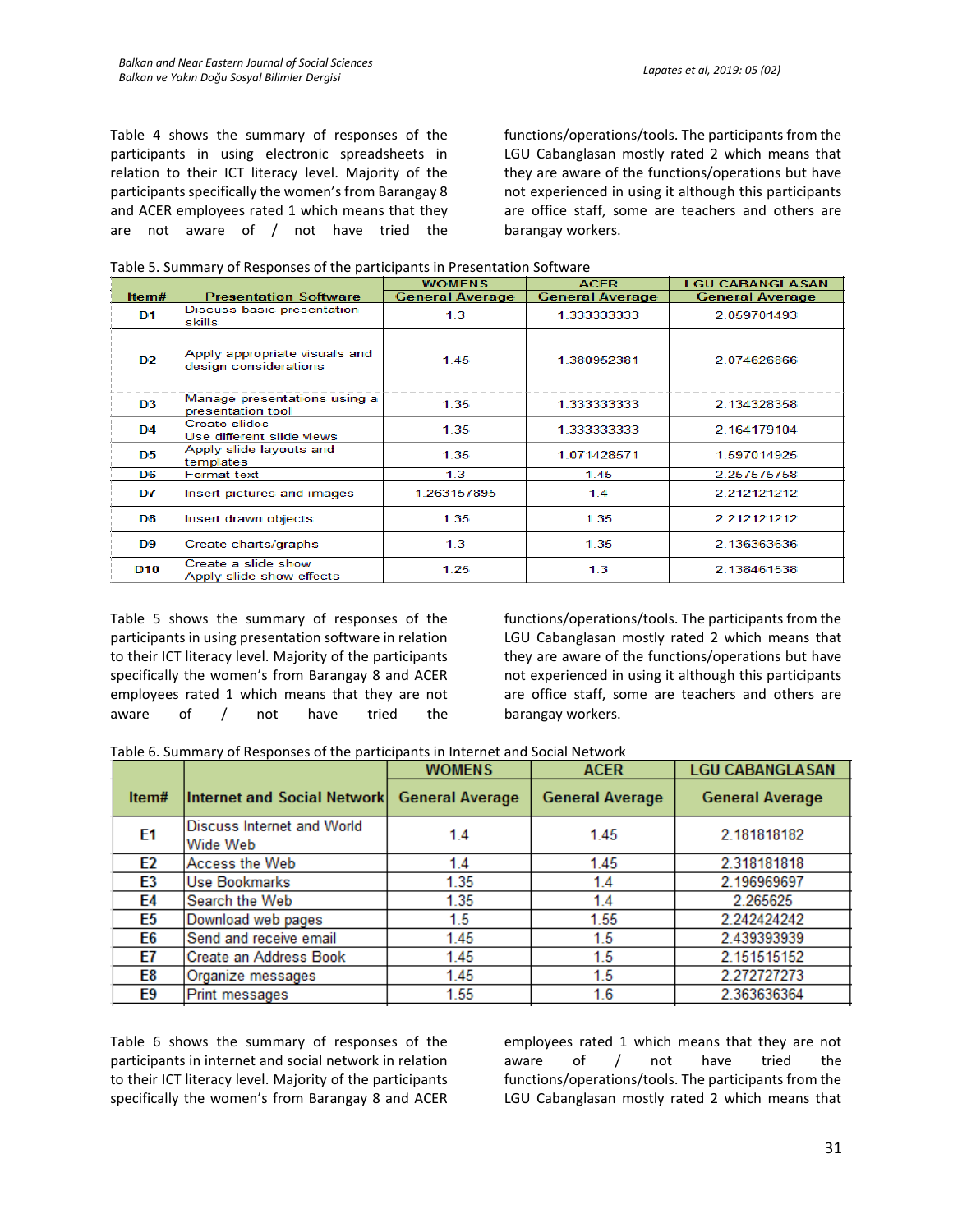they are aware of the functions/operations but have not experienced in using it although this participants are office staff, some are teachers and others are barangay workers.

The participants of the respective projects were evaluated to determine the attainment of the goals and objectives and feedbacks were drawn to determine if the use of technology increases their performance in the workplace or if it improves their quality of life. A scale of 5 to 1 with 5 being the highest and 1 the lowest were used.

| Table 7. Summary responses of the stakeholders after the training |  |
|-------------------------------------------------------------------|--|
|-------------------------------------------------------------------|--|

|                                                            | <b>VOMENS</b>          | <b>ACER</b>            | <b>LGU CABANGLASAN</b> |
|------------------------------------------------------------|------------------------|------------------------|------------------------|
| <b>Indicators</b>                                          | <b>General Average</b> | <b>General Average</b> | <b>General Average</b> |
| 1. Relevance of the training                               |                        |                        |                        |
| (a)<br>Relevance to your current work                      | 4.647058824            | 4.470588235            | 4.878378378            |
| Relevance to your future/desired work<br>(b)               | 4.647058824            | 4.529411765            | 4.810810811            |
| (c) Relevance to your institution's needs                  | 4.235294118            | 4.352941176            | 4.837837838            |
| 2. Information/Skills Acquired                             |                        |                        |                        |
| (a)<br>Amount of information covered in the activity       | 4.529411765            | 4.411764706            | 4.555555556            |
| (b)<br>Extent to which you gained ideas useful to your     |                        |                        |                        |
| work                                                       | 4.529411765            | 4.529411765            | 4.756756757            |
| (c) Extent to which you have acquired new skills           | 4.647058824            | 4.529411765            | 4.72972973             |
| (d)<br>Extent that this activity achieved its objectives   | 4.352941176            | 4.294117647            | 4.694444444            |
| 3. Design of the Activity                                  |                        |                        |                        |
| Effectiveness of the activity in maintaining your<br>(a)   |                        |                        |                        |
| interest from start to finish                              | 4.529411765            | 4.411764706            | 4.797297297            |
| Effectiveness of the visual aids in reinforcing the<br>(Ы  |                        |                        |                        |
| lessons                                                    | 4.352941176            | 4.470588235            | 4.716216216            |
| (c) Adequacy of time allotted to each topics               | 4.352941176            | 4.294117647            | 4.5                    |
| (d)<br>Logic in the progression or sequence of topics      | 4.352941176            | 4.411764706            | 4.540540541            |
| Time allotted for discussions and Q&A<br>(e)               | 4.352941176            | 4.352941176            | 4.472222222            |
| (f) Variety of the training methods used (lecture,         |                        |                        |                        |
| exercises, discussions)                                    | 4.466666667            | 4.411764706            | 4.671232877            |
| 4. Class Interaction                                       |                        |                        |                        |
| Effectiveness of the instructors in training you to<br>(a) |                        |                        |                        |
| use and appreciate application.                            | 4.764705882            | 4.647058824            | 4.810810811            |
| Responsiveness of the instructors in answering<br>(Ы       |                        |                        |                        |
| participants' questions                                    | 4.647058824            | 4.529411765            | 4.824324324            |
| (c) Interaction between participants and resource          |                        |                        |                        |
| persons                                                    | 4.705882353            | 4.705882353            | 4.821917808            |
| 5. Sensitivity and assistance provided by department       |                        |                        |                        |
| staff                                                      | 4.588235294            | 4.588235294            | 4.763888889            |
| 6. In general, how would you rate this project?            | 4.470588235            | 4.470588235            | 4.828125               |

Table 7 shows the summary of responses of the stakeholders after the training. Majority of the stakeholders both women's of Barangay 8, ACER employees and office staff, selected teachers and barangay workers rated an average of 4 and higher. This means that the relevance of the training, the information/skills acquired, the design of the activity, their class interaction, the sensitivity and assistance provided by department staff are excellent. In general, the women's of Barangay 8, ACER employees and

office staff, selected teachers, barangay workers and some out-of-school youth are fully competent with the functions/operations and could confidently explain it to others.

### **Conclusion**

General findings revealed that the stakeholders of the IT extension projects are proficient in using word processing, internet and social network, multimedia